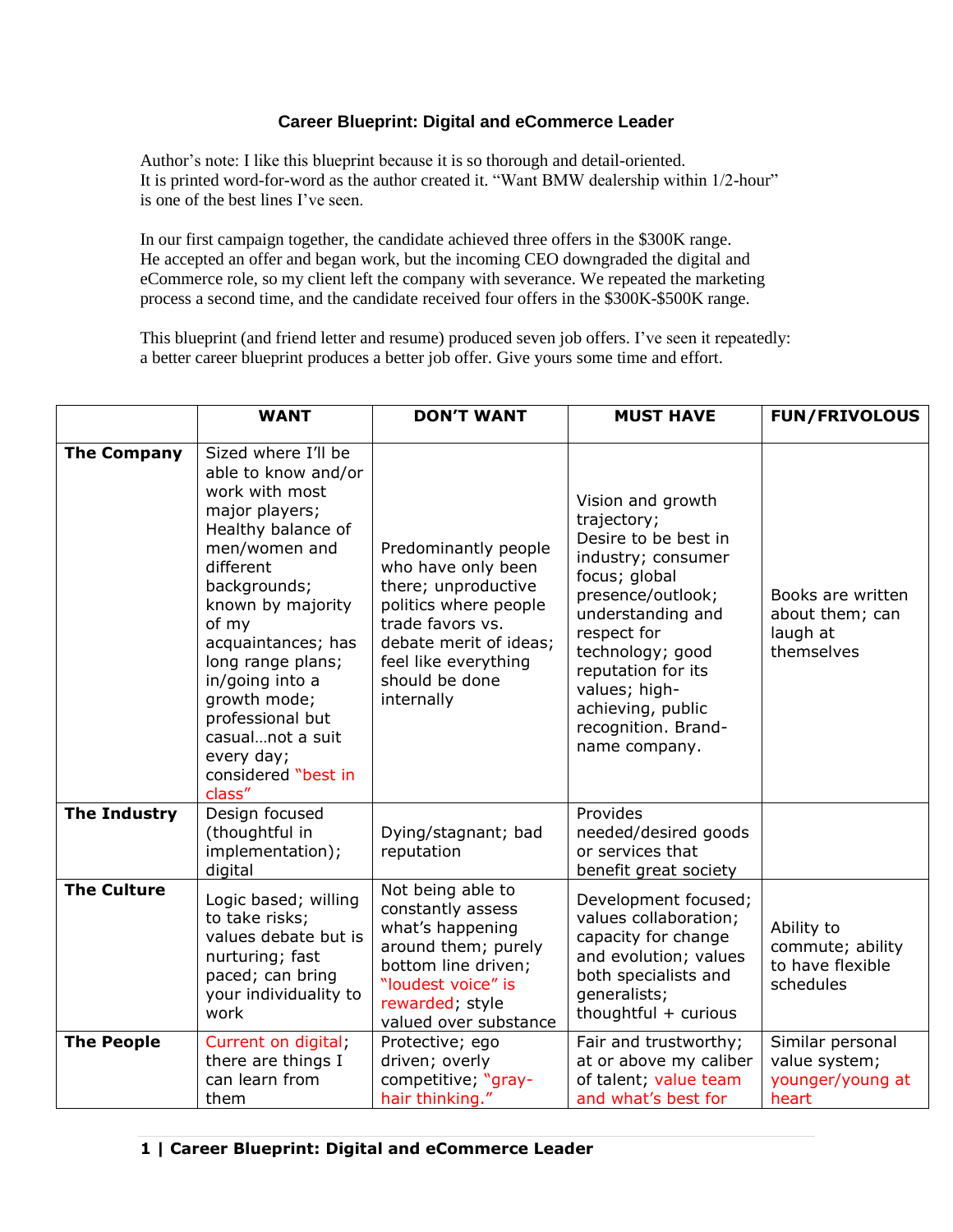|                                    |                                                                                                                                                                                                                                                                                                                                                                                                    |                                                                        | company/stakeholders<br>before themselves.<br>Challenging.                                                                                                                                                                                                                                                                     |                                                                                       |
|------------------------------------|----------------------------------------------------------------------------------------------------------------------------------------------------------------------------------------------------------------------------------------------------------------------------------------------------------------------------------------------------------------------------------------------------|------------------------------------------------------------------------|--------------------------------------------------------------------------------------------------------------------------------------------------------------------------------------------------------------------------------------------------------------------------------------------------------------------------------|---------------------------------------------------------------------------------------|
| <b>Work Tasks</b><br>and Functions | Ability to<br>create/reinvent<br>something; large<br>team; global team;<br>multi-discipline<br>team; some<br>routines/discipline;<br>strategic thinking<br>will be valuable;<br>conceptual but<br>there is a way to<br>measure<br>performance; speak<br>publically; mentor<br>people, participate<br>in recruitment                                                                                | No creativity; all<br>operational/just<br>"running something."         | Leadership role with<br>ability to propose and<br>implement change;<br>team of $20+$ ;<br>Autonomy within a<br>structure; need to<br>change/evolution;<br>room for creativity;<br>lead cross-functional<br>teams; train/instruct;<br>develop teams and<br>people; creativity is<br>needed                                      |                                                                                       |
| <b>The Boss</b>                    | Connected in the<br>organization (in<br>good standing),<br>innovative, values<br>team, direct,<br>mentoring, provides<br>feedback,<br>confident, "on the<br>rise." Resonate well<br>with each other<br>naturally.                                                                                                                                                                                  | Puts themselves<br>before team, too<br>directive, poor<br>communicator | Fair, visionary, well<br>respected                                                                                                                                                                                                                                                                                             | Similar<br>background,<br>people oriented.                                            |
| Geography                          | Friends/past<br>colleagues already<br>live there; close to<br>familiar amenities<br>(stores/restaurants)<br>as well as local<br>ones, a "downtown<br>area", more than 2<br>first-run movie<br>theaters, BMW<br>dealership within 1/2<br>hour, Restaurants<br>options outside of<br>office (not just a<br>cafeteria), healthy<br>population of young<br>professionals.<br>Supports "Open<br>Table." |                                                                        | No more than 1<br>layover away from<br>most major cities, no<br>more than 45 minutes<br>away from airport,<br>access to some<br>culture (art, theater,<br>music, dining), good<br>chances I'll find a<br>church, physically<br>active community,<br>high-speed cable<br>internet access<br>available, some ethnic<br>diversity | Depending on<br>location, the<br>ability to<br>commute/work<br>from home some<br>days |
| <b>Values</b>                      | Volunteering is built<br>into company<br>practices;<br>funds/supports                                                                                                                                                                                                                                                                                                                              |                                                                        | Believes in bettering<br>the<br>community/society,<br>actions match words,                                                                                                                                                                                                                                                     |                                                                                       |